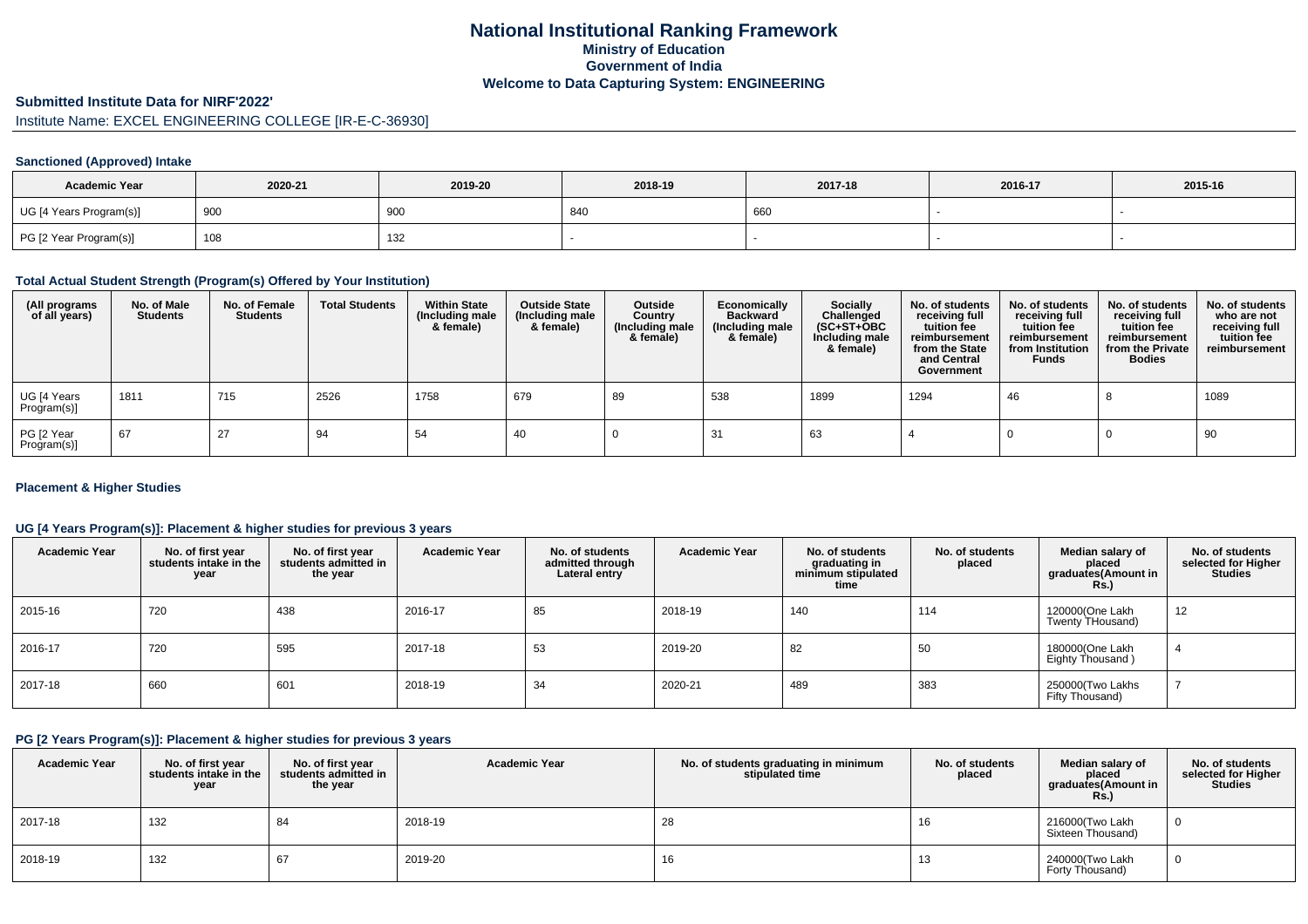| 2019-20 | 132 |  | 2020-21 |  |  | Two Lakh<br>272000(Two L<br>Seventy Two<br>Thousand ) |  |
|---------|-----|--|---------|--|--|-------------------------------------------------------|--|
|---------|-----|--|---------|--|--|-------------------------------------------------------|--|

#### **Ph.D Student Details**

| Ph.D (Student pursuing doctoral program till 2020-21 Students admitted in the academic year 2020-21 should not be entered here.) |         |                       |         |  |  |  |
|----------------------------------------------------------------------------------------------------------------------------------|---------|-----------------------|---------|--|--|--|
|                                                                                                                                  |         | <b>Total Students</b> |         |  |  |  |
| Full Time                                                                                                                        |         |                       |         |  |  |  |
| Part Time                                                                                                                        |         | 19                    |         |  |  |  |
| No. of Ph.D students graduated (including Integrated Ph.D)                                                                       |         |                       |         |  |  |  |
|                                                                                                                                  | 2020-21 | 2019-20               | 2018-19 |  |  |  |
| Full Time                                                                                                                        |         |                       |         |  |  |  |
| Part Time                                                                                                                        |         |                       |         |  |  |  |

## **Financial Resources: Utilised Amount for the Capital expenditure for previous 3 years**

| <b>Academic Year</b>                                                                                                                                                                      | 2020-21                                                                    | 2019-20                                          | 2018-19                                                    |  |  |  |  |  |
|-------------------------------------------------------------------------------------------------------------------------------------------------------------------------------------------|----------------------------------------------------------------------------|--------------------------------------------------|------------------------------------------------------------|--|--|--|--|--|
|                                                                                                                                                                                           | <b>Utilised Amount</b>                                                     | <b>Utilised Amount</b>                           | <b>Utilised Amount</b>                                     |  |  |  |  |  |
| Annual Capital Expenditure on Academic Activities and Resources (excluding expenditure on buildings)                                                                                      |                                                                            |                                                  |                                                            |  |  |  |  |  |
| Library (Books, Journals and e-Resources only)                                                                                                                                            | 1036124 (Ten lakhs thirty six thousand one hundred and<br>twenty four)     | 800000 (Eight lakhs)                             | 800000 (Eight lakhs)                                       |  |  |  |  |  |
| New Equipment and software for Laboratories                                                                                                                                               | 6114643 (Sixty one lakhs fourteen thousand six hundred and<br>forty three) | 7465000 (Seventy four lakhs sixty five thousand) | 357000 (Three lakhs fifty seven thousand)                  |  |  |  |  |  |
| <b>Engineering Workshops</b>                                                                                                                                                              | 871112 (Eight lakhs seventy one thousand one hundred and<br>twelve)        | 83000 (Eighty three thousand)                    | 0 (Zero)                                                   |  |  |  |  |  |
| Other expenditure on creation of Capital Assets (For setting up<br>classrooms, seminar hall, conference hall, library, Lab, Engg<br>workshops excluding expenditure on Land and Building) | 1219564 (Twelve lakhs nineteen thousand five hundred and<br>sixty four)    | 1500000 (Fifteen lakhs)                          | 24422000 (Two crores forty four lakhs twenty two thousand) |  |  |  |  |  |

# **Financial Resources: Utilised Amount for the Operational expenditure for previous 3 years**

| <b>Academic Year</b>                                                                                                                                                                           | 2020-21                                  | 2019-20                                                       | 2018-19                                                     |  |  |  |  |  |
|------------------------------------------------------------------------------------------------------------------------------------------------------------------------------------------------|------------------------------------------|---------------------------------------------------------------|-------------------------------------------------------------|--|--|--|--|--|
|                                                                                                                                                                                                | <b>Utilised Amount</b>                   | <b>Utilised Amount</b>                                        | <b>Utilised Amount</b>                                      |  |  |  |  |  |
| <b>Annual Operational Expenditure</b>                                                                                                                                                          |                                          |                                                               |                                                             |  |  |  |  |  |
| Salaries (Teaching and Non Teaching staff)                                                                                                                                                     | 105200000 (Ten crores fifty two lakhs)   | 80000000 (Eight crores)                                       | 76030100 (Seven crores sixty lakhs thirty thousand hundred) |  |  |  |  |  |
| Maintenance of Academic Infrastructure or consumables and<br>other running expenditures(excluding maintenance of hostels<br>and allied services, rent of the building, depreciation cost, etc) | 42900000 (Four crores twenty nine lakhs) | 23834000 (Two crores thitry eight lakhs thirty four thousand) | 332000 (Three lakhs thirty two thousand)                    |  |  |  |  |  |
| Seminars/Conferences/Workshops                                                                                                                                                                 | 1960000 (Nineteen lakhs sixty thousand)  | 194000 (One lakh ninety four thousand)                        | 474000 (Four lakhs seventy four thousand)                   |  |  |  |  |  |

**IPR**

| Calendar year            | 2020 | 2019 | 2018 |
|--------------------------|------|------|------|
| No. of Patents Published |      |      |      |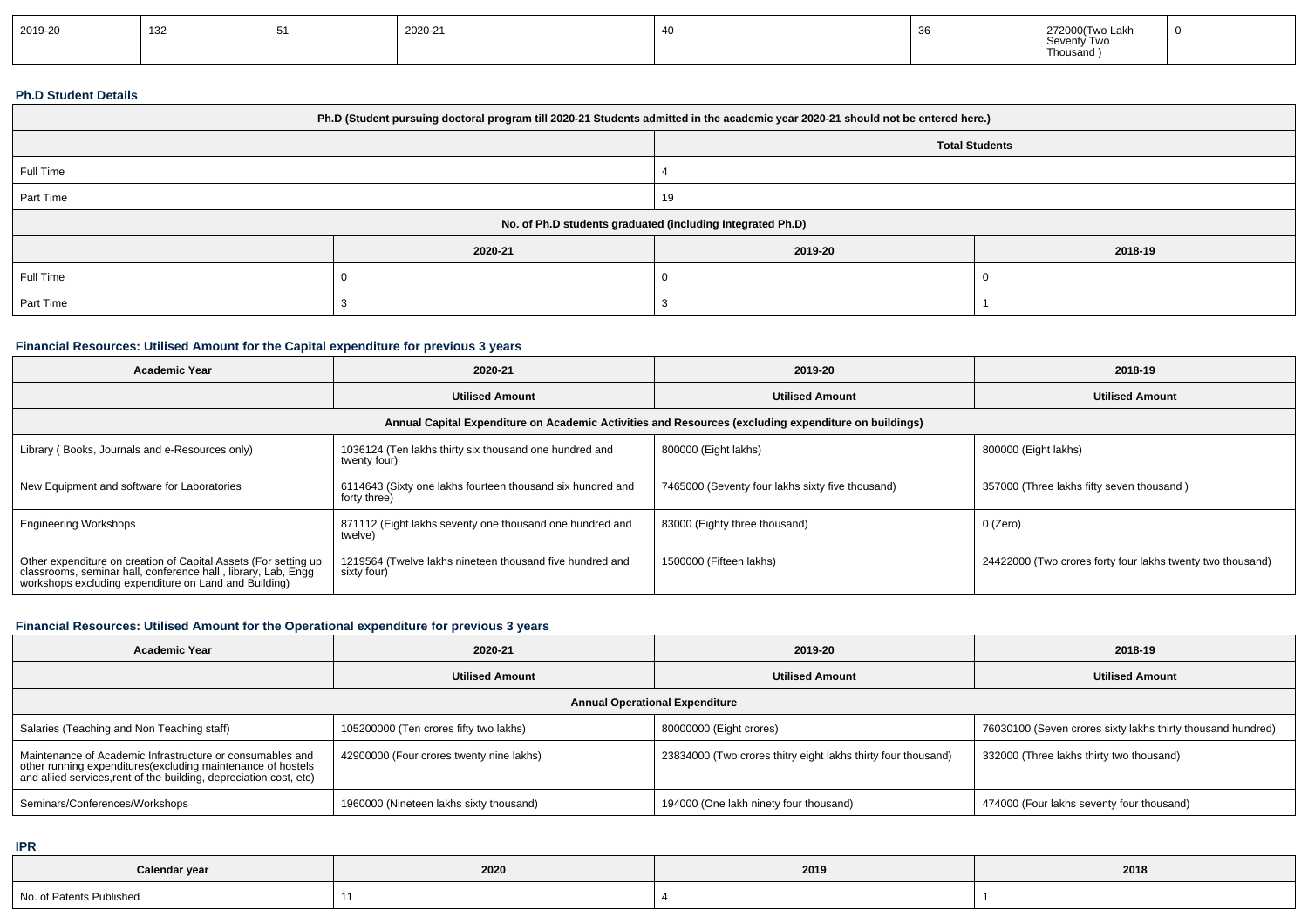| No. of Patents Granted |
|------------------------|
|------------------------|

## **Sponsored Research Details**

| <b>Financial Year</b>                    | 2020-21                                                  | 2019-20                                                                               | 2018-19 |
|------------------------------------------|----------------------------------------------------------|---------------------------------------------------------------------------------------|---------|
| Total no. of Sponsored Projects          |                                                          | ιIJ                                                                                   |         |
| Total no. of Funding Agencies            |                                                          | כ ו                                                                                   |         |
| Total Amount Received (Amount in Rupees) | 3026512                                                  | 2132644                                                                               | 65000   |
| Amount Received in Words                 | Thirty lakhs twenty six thousand five hundred and twelve | Twenty one lakhs thirty two thousand six hundred and forty four   Sixty five thousand |         |

## **Consultancy Project Details**

| <b>Financial Year</b>                    | 2020-21                       | 2019-20 | 2018-19 |
|------------------------------------------|-------------------------------|---------|---------|
| Total no. of Consultancy Projects        | 24                            |         |         |
| Total no. of Client Organizations        |                               |         |         |
| Total Amount Received (Amount in Rupees) | 1520000                       |         |         |
| Amount Received in Words                 | Fifteen lakhs twenty thousand | Zero    | Zero    |

## **PCS Facilities: Facilities of physically challenged students**

| 1. Do your institution buildings have Lifts/Ramps?                                                                                                         | Yes, more than 80% of the buildings |
|------------------------------------------------------------------------------------------------------------------------------------------------------------|-------------------------------------|
| 2. Do your institution have provision for walking aids, including wheelchairs and transportation from one building to another for<br>handicapped students? | Yes                                 |
| 3. Do your institution buildings have specially designed toilets for handicapped students?                                                                 | Yes, less than 40% of the buildings |

# **Faculty Details**

| Srno           | Name                  | Age | Designation                | Gender | Qualification | <b>Experience (In</b><br>Months) | <b>Currently working</b><br>with institution? | <b>Joining Date</b> | <b>Leaving Date</b>      | <b>Association type</b> |
|----------------|-----------------------|-----|----------------------------|--------|---------------|----------------------------------|-----------------------------------------------|---------------------|--------------------------|-------------------------|
|                | <b>VASANTHARAJ A</b>  | 36  | Associate Professor        | Male   | Ph.D          | 144                              | Yes                                           | 30-06-2014          | --                       | Regular                 |
| $\overline{2}$ | RAMESH M              | 34  | <b>Assistant Professor</b> | Male   | M.E.          | 97                               | Yes                                           | 01-07-2013          | $\sim$                   | Regular                 |
| 3              | <b>BALASUNDARAM S</b> | 34  | <b>Assistant Professor</b> | Male   | M.E.          | 111                              | Yes                                           | 30-12-2013          | $\sim$                   | Regular                 |
| 4              | SHARMILA C            | 37  | <b>Assistant Professor</b> | Female | M.E.          | 128                              | No                                            | 30-06-2014          | 31-07-2021               | Regular                 |
| 5              | <b>BOOPATHY K</b>     | 44  | Associate Professor        | Male   | Ph.D          | 197                              | Yes                                           | 01-08-2014          | --                       | Regular                 |
| 6              | NIRMAL KUMAR S        | 33  | <b>Assistant Professor</b> | Male   | M.E.          | 121                              | Yes                                           | 23-05-2011          | $\overline{\phantom{a}}$ | Regular                 |
|                | YUVARAJ K             | 36  | <b>Assistant Professor</b> | Male   | M.E.          | 149                              | Yes                                           | 05-08-2013          | $\overline{\phantom{a}}$ | Regular                 |
| 8              | ARUNKUMAR K G         | 38  | <b>Assistant Professor</b> | Male   | M.E.          | 145                              | Yes                                           | 09-07-2009          | --                       | Regular                 |
| 9              | <b>MYTHILY N</b>      | 38  | <b>Assistant Professor</b> | Female | M.E.          | 134                              | Yes                                           | 15-06-2015          | $\overline{\phantom{a}}$ | Regular                 |
| 10             | SURESH KUMAR A        | 30  | <b>Assistant Professor</b> | Male   | M.E.          | 72                               | Yes                                           | 22-06-2015          | $\overline{\phantom{a}}$ | Regular                 |
| 11             | <b>PRAVEEN P</b>      | 29  | <b>Assistant Professor</b> | Male   | M.E.          | 72                               | Yes                                           | 15-06-2015          | --                       | Regular                 |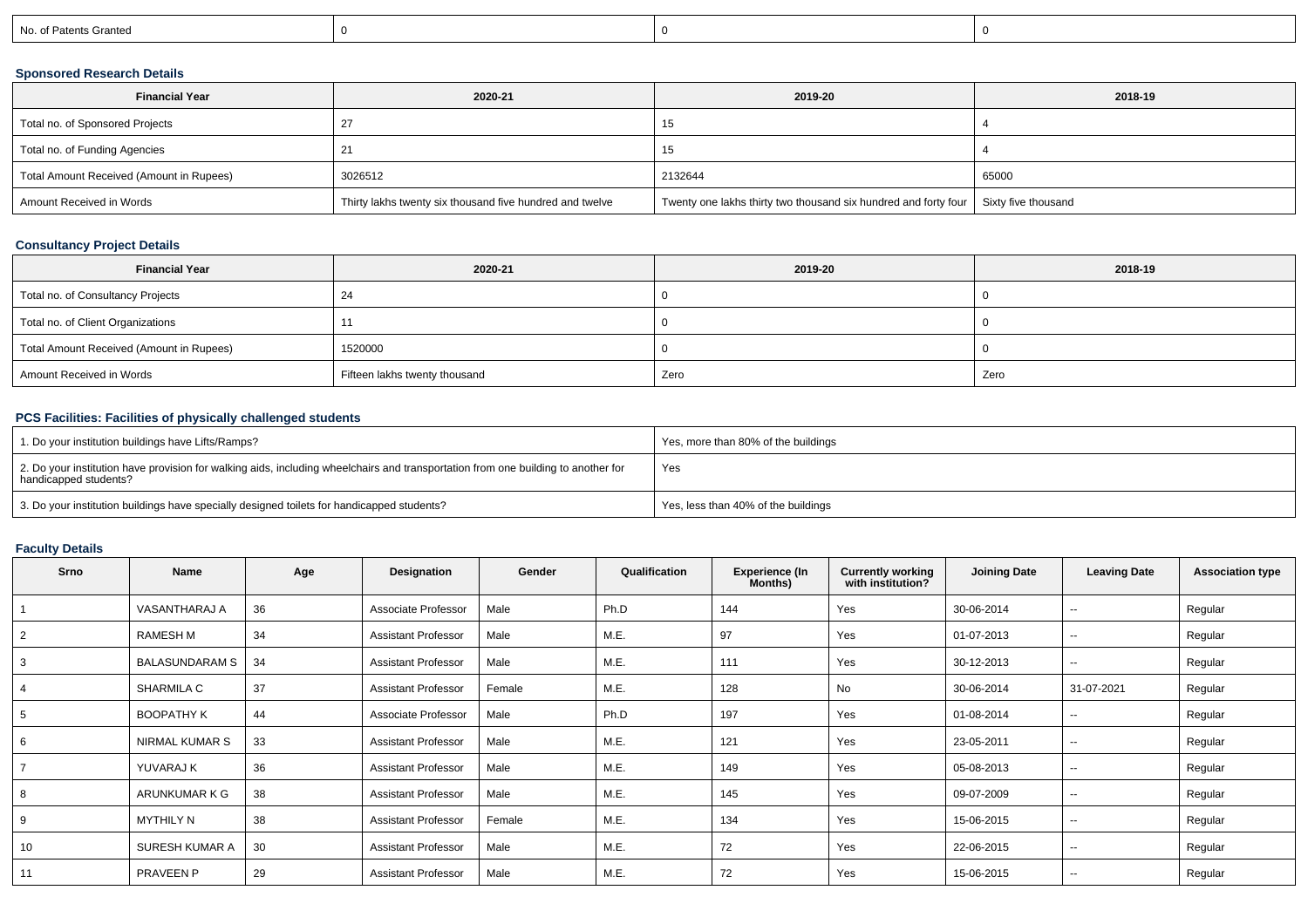| 12 | <b>GAYATHRIK</b>      | 47     | <b>Assistant Professor</b> | Female | M.A     | 63  | Yes | 22-04-2016 | ⊶.                       | Regular |
|----|-----------------------|--------|----------------------------|--------|---------|-----|-----|------------|--------------------------|---------|
| 13 | VENKATACHALAM<br>N    | 47     | Associate Professor        | Male   | Ph.D    | 84  | Yes | 23-06-2014 | Ξ.                       | Regular |
| 14 | <b>VELMURUGAN G</b>   | 31     | <b>Assistant Professor</b> | Male   | M.E.    | 96  | Yes | 25-07-2013 | $\overline{\phantom{a}}$ | Regular |
| 15 | ARUN S R              | 30     | <b>Assistant Professor</b> | Male   | M.Tech  | 88  | Yes | 08-07-2016 | ⊶.                       | Regular |
| 16 | Arun Doss C           | 36     | <b>Assistant Professor</b> | Male   | M.E.    | 145 | Yes | 15-06-2012 | ⊷.                       | Regular |
| 17 | PUSHPAVATHI R         | 40     | <b>Assistant Professor</b> | Female | M.E.    | 198 | Yes | 05-02-2013 | $\sim$                   | Regular |
| 18 | <b>K TAMILARASI</b>   | 37     | <b>Assistant Professor</b> | Female | M.E.    | 133 | Yes | 01-06-2010 | ⊶.                       | Regular |
| 19 | <b>NARMATHA P</b>     | 45     | <b>Assistant Professor</b> | Female | M.E.    | 107 | Yes | 21-06-2016 | ⊷.                       | Regular |
| 20 | Sakthivel S M         | 35     | <b>Assistant Professor</b> | Male   | M.E.    | 132 | Yes | 01-07-2013 | Ξ.                       | Regular |
| 21 | Sakthivel R           | 31     | <b>Assistant Professor</b> | Male   | M.E.    | 60  | No  | 04-06-2016 | 30-06-2021               | Regular |
| 22 | Subramanian A         | 50     | Associate Professor        | Male   | M.E.    | 74  | Yes | 06-05-2015 | --                       | Regular |
| 23 | Nithyanand P          | 29     | <b>Assistant Professor</b> | Male   | M.E.    | 73  | Yes | 15-06-2015 | $\sim$                   | Regular |
| 24 | VENKATACHALAM<br>N    | 42     | Associate Professor        | Male   | Ph.D    | 220 | Yes | 12-07-2017 | ⊶.                       | Regular |
| 25 | KAVITHA J             | 42     | Associate Professor        | Female | M. Phil | 234 | No  | 25-06-2017 | 12-05-2021               | Regular |
| 26 | Periyasamy A          | 30     | <b>Assistant Professor</b> | Male   | M.E.    | 71  | Yes | 13-07-2015 | ⊶.                       | Regular |
| 27 | Dineshkumar P         | 30     | <b>Assistant Professor</b> | Male   | M.E.    | 97  | Yes | 01-07-2013 | $\sim$                   | Regular |
| 28 | Arunkumar T           | 29     | <b>Assistant Professor</b> | Male   | M.E.    | 72  | No  | 01-07-2015 | 13-08-2021               | Regular |
| 29 | <b>KARTHIK S</b>      | 32     | <b>Assistant Professor</b> | Male   | M.E.    | 85  | Yes | 30-06-2014 | --                       | Regular |
| 30 | PALANISWAMY M         | 66     | Professor                  | Male   | Ph.D    | 420 | Yes | 24-04-2015 | $\sim$                   | Regular |
| 31 | SENGOTTAIAN N         | 43     | Professor                  | Male   | Ph.D    | 218 | Yes | 02-03-2007 | $\overline{\phantom{a}}$ | Regular |
| 32 | TAMILSELVAN N         | 37     | <b>Assistant Professor</b> | Male   | M.E.    | 166 | Yes | 16-06-2010 | ⊶.                       | Regular |
| 33 | RAMAMOORTHI G         | 41     | <b>Assistant Professor</b> | Male   | M.E.    | 192 | Yes | 01-07-2013 | $\overline{\phantom{a}}$ | Regular |
| 34 | CHANDRASEKARA<br>N G  | 34     | <b>Assistant Professor</b> | Male   | M.E.    | 117 | Yes | 15-06-2015 | ⊶.                       | Regular |
| 35 | <b>VENKATESAN S P</b> | 44     | Associate Professor        | Male   | Ph.D    | 250 | Yes | 04-07-2011 | $\overline{\phantom{a}}$ | Regular |
| 36 | PRABHU <sub>S</sub>   | 36     | <b>Assistant Professor</b> | Male   | M.E.    | 122 | Yes | 14-06-2012 |                          | Regular |
| 37 | PRAKASH G             | 44     | Professor                  | Male   | Ph.D    | 218 | Yes | 09-05-2014 | $\overline{\phantom{a}}$ | Regular |
| 38 | Sasikumar S           | 57     | <b>Assistant Professor</b> | Male   | M.E.    | 370 | Yes | 12-06-2017 | Щ,                       | Regular |
| 39 | Arunkumar S           | 35     | <b>Assistant Professor</b> | Male   | M.E.    | 60  | Yes | 04-07-2016 | $\overline{\phantom{a}}$ | Regular |
| 40 | P<br>SARAVANAPRASA    | 32     | <b>Assistant Professor</b> | Male   | M.E.    | 97  | Yes | 01-06-2015 | $\overline{\phantom{a}}$ | Regular |
| 41 | Srikanth M            | 40     | Assistant Professor        | Male   | M.E.    | 85  | Yes | 22-06-2017 | $\overline{\phantom{a}}$ | Regular |
| 42 | Alagesan D            | $34\,$ | <b>Assistant Professor</b> | Male   | M.E.    | 84  | Yes | 18-06-2014 | щ.                       | Regular |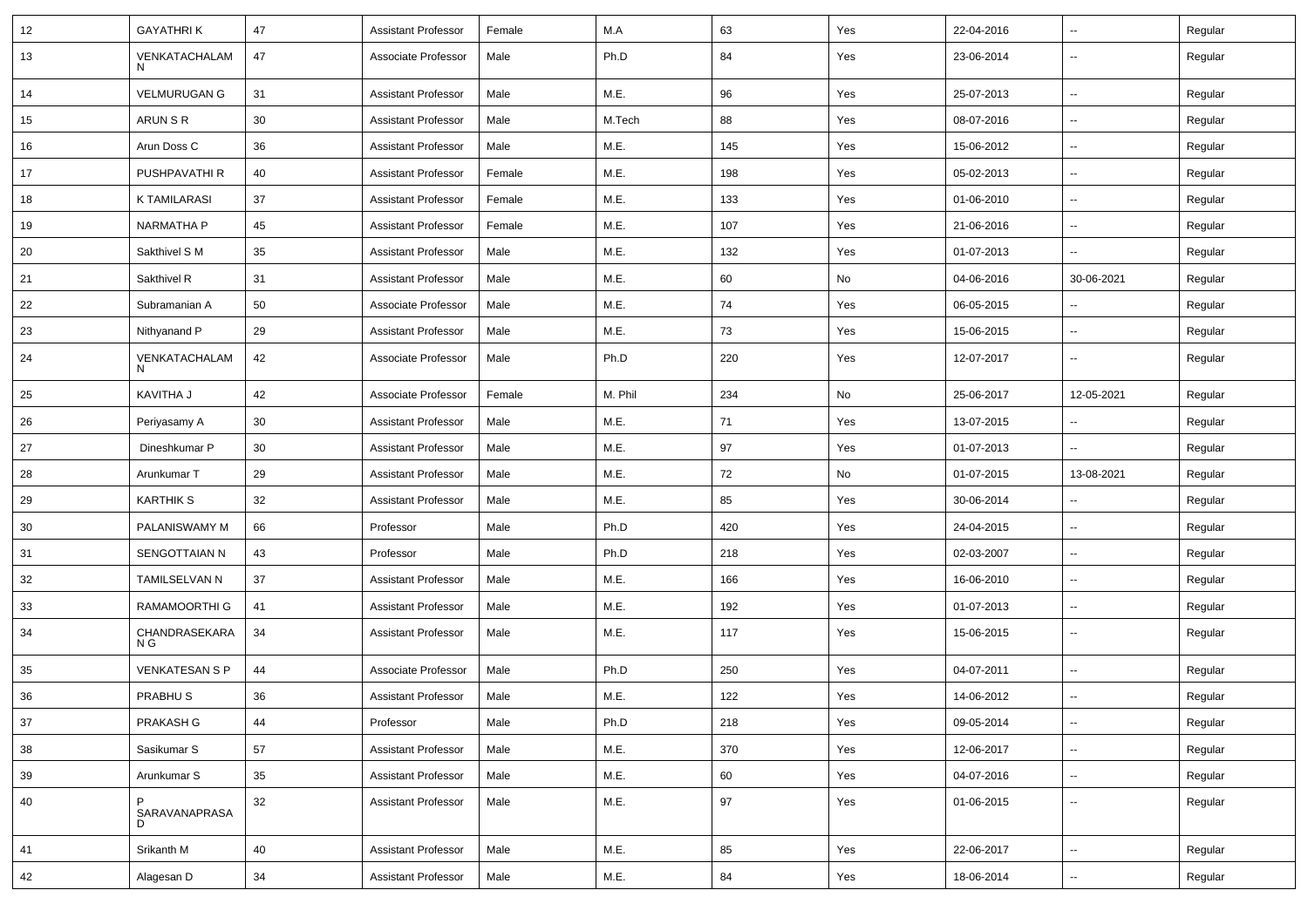| 43     | <b>MAHALAKSHMI K</b>            | 52 | Associate Professor        | Female | Ph.D    | 162 | Yes | 12-07-2017 | Ξ.                       | Regular |
|--------|---------------------------------|----|----------------------------|--------|---------|-----|-----|------------|--------------------------|---------|
| 44     | Sathishkumar M                  | 30 | <b>Assistant Professor</b> | Male   | M.E.    | 71  | Yes | 13-07-2015 | ⊶.                       | Regular |
| 45     | Mahadevan R                     | 31 | <b>Assistant Professor</b> | Male   | M.E.    | 71  | No  | 27-07-2015 | 30-06-2021               | Regular |
| 46     | Kumari P                        | 53 | Associate Professor        | Female | M.E.    | 276 | Yes | 02-06-2014 | $\overline{\phantom{a}}$ | Regular |
| 47     | Mohanraj P                      | 33 | <b>Assistant Professor</b> | Male   | M.E.    | 121 | Yes | 27-05-2011 | Ξ.                       | Regular |
| 48     | Praveen Kumar B                 | 33 | <b>Assistant Professor</b> | Male   | M.E.    | 109 | Yes | 03-06-2013 | Ξ.                       | Regular |
| 49     | sakthivel k                     | 56 | Professor                  | Male   | Ph.D    | 278 | Yes | 23-05-2017 | $\sim$                   | Regular |
| 50     | RAJASEKAR R                     | 57 | Professor                  | Male   | Ph.D    | 346 | No  | 03-02-2015 | 07-01-2022               | Regular |
| 51     | RAJAGOPALAKRIS<br><b>HNAN N</b> | 35 | <b>Assistant Professor</b> | Male   | M.E.    | 97  | Yes | 01-07-2013 | ⊶.                       | Regular |
| 52     | SREENIVASARAJA                  | 33 | <b>Assistant Professor</b> | Male   | M.E.    | 133 | Yes | 13-07-2010 | $\sim$                   | Regular |
| 53     | PRASHANTH S                     | 30 | <b>Assistant Professor</b> | Male   | M.E.    | 85  | Yes | 30-06-2014 | $\sim$                   | Regular |
| 54     | <b>GEETHAK</b>                  | 38 | Professor                  | Female | Ph.D    | 187 | Yes | 01-03-2010 | $\overline{\phantom{a}}$ | Regular |
| 55     | JAYARAMAN S S                   | 36 | <b>Assistant Professor</b> | Male   | M.E.    | 132 | Yes | 14-06-2010 | -−                       | Regular |
| 56     | JAGADEESHWARA<br>N <sub>P</sub> | 36 | <b>Assistant Professor</b> | Male   | M.E.    | 19  | Yes | 03-01-2020 | $\sim$                   | Regular |
| 57     | DINESH KUMAR P                  | 32 | <b>Assistant Professor</b> | Male   | M.E.    | 72  | No  | 22-06-2015 | 30-06-2021               | Regular |
| 58     | <b>SAKTHIRAJ R</b>              | 34 | <b>Assistant Professor</b> | Male   | M.E.    | 84  | Yes | 09-06-2014 | $\overline{\phantom{a}}$ | Regular |
| 59     | LALITHA O R                     | 41 | <b>Assistant Professor</b> | Female | M. Phil | 203 | Yes | 31-08-2007 | ⊷.                       | Regular |
| 60     | DEVAKUMAR D                     | 45 | Professor                  | Male   | Ph.D    | 242 | No  | 04-06-2007 | 19-12-2021               | Regular |
| 61     | PRAKAASH P V                    | 43 | <b>Assistant Professor</b> | Male   | M.E.    | 186 | Yes | 05-02-2010 | $\overline{\phantom{a}}$ | Regular |
| 62     | Anbukaruppusamy S               | 41 | Professor                  | Male   | Ph.D    | 217 | Yes | 15-05-2015 | Ξ.                       | Regular |
| 63     | NANDHAGOPAL N                   | 39 | Associate Professor        | Male   | Ph.D    | 167 | Yes | 14-06-2016 | $\overline{\phantom{a}}$ | Regular |
| 64     | N SAKTHIVEL                     | 39 | <b>Assistant Professor</b> | Male   | M.E.    | 132 | Yes | 01-06-2015 | Щ,                       | Regular |
| 65     | JAGADEESWARAN<br>A              | 31 | <b>Assistant Professor</b> | Male   | M.E.    | 97  | No  | 01-06-2015 | 30-06-2021               | Regular |
| 66     | Vijayakumar G                   | 41 | Associate Professor        | Male   | Ph.D    | 168 | Yes | 16-02-2012 | -−                       | Regular |
| 67     | Sathiya Narayanan<br>P          | 31 | <b>Assistant Professor</b> | Male   | M.E.    | 73  | Yes | 04-06-2015 | $\overline{\phantom{a}}$ | Regular |
| 68     | Yuvaraj K                       | 33 | <b>Assistant Professor</b> | Male   | M.E.    | 96  | Yes | 01-07-2013 | Щ,                       | Regular |
| 69     | <b>GURUBATHAM D</b>             | 40 | <b>Assistant Professor</b> | Male   | M. Phil | 145 | Yes | 02-01-2014 | $\overline{\phantom{a}}$ | Regular |
| $70\,$ | Vishalakshi R                   | 40 | <b>Assistant Professor</b> | Female | M.E.    | 151 | No  | 30-06-2014 | 30-03-2021               | Regular |
| 71     | Dinesh S                        | 34 | <b>Assistant Professor</b> | Male   | M.E.    | 48  | Yes | 17-06-2017 |                          | Regular |
| 72     | Surendhiran V                   | 31 | <b>Assistant Professor</b> | Male   | M.E.    | 85  | Yes | 02-06-2014 | Щ,                       | Regular |
| 73     | KARTHIKEYAN A                   | 42 | Associate Professor        | Male   | M.E.    | 240 | Yes | 06-07-2010 | н,                       | Regular |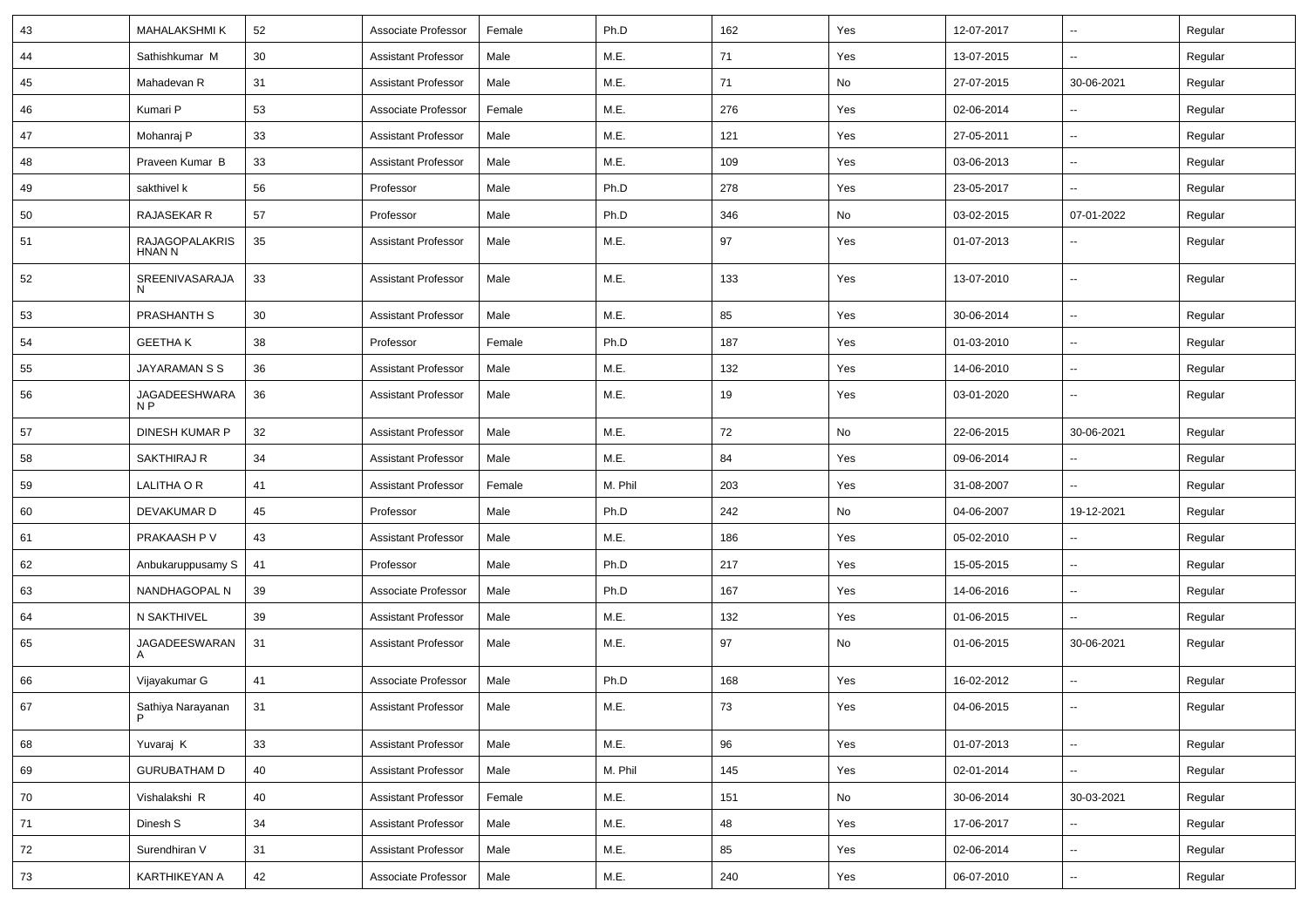| 74  | <b>VADIVEL D</b>         | 32 | <b>Assistant Professor</b> | Male   | M.E.    | 96  | Yes | 26-07-2013 | $\sim$                   | Regular |
|-----|--------------------------|----|----------------------------|--------|---------|-----|-----|------------|--------------------------|---------|
| 75  | <b>MYTHILI D</b>         | 31 | <b>Assistant Professor</b> | Female | M.E.    | 96  | Yes | 01-07-2013 | Щ,                       | Regular |
| 76  | SHANTHAMOORTH<br>Y V     | 32 | <b>Assistant Professor</b> | Male   | M.E.    | 96  | Yes | 01-07-2013 | $\sim$                   | Regular |
| 77  | ANITHARANI A             | 36 | <b>Assistant Professor</b> | Female | M.E.    | 133 | Yes | 01-07-2013 | ш.                       | Regular |
| 78  | <b>MOHANRAJ R</b>        | 30 | <b>Assistant Professor</b> | Male   | M.E.    | 72  | Yes | 15-06-2015 | $\sim$                   | Regular |
| 79  | KARTHIKEYAN V            | 29 | <b>Assistant Professor</b> | Male   | M.E.    | 72  | Yes | 18-06-2015 | $\sim$                   | Regular |
| 80  | SURESH KUMAR C           | 39 | <b>Assistant Professor</b> | Male   | M. Phil | 141 | Yes | 24-04-2015 | $\sim$                   | Regular |
| 81  | VIJAYA BABU K            | 42 | Associate Professor        | Male   | M.E.    | 177 | Yes | 14-06-2012 | $\sim$                   | Regular |
| 82  | SAKTHI MURUGA T          | 36 | <b>Assistant Professor</b> | Male   | M.E.    | 108 | Yes | 14-06-2012 | $\sim$                   | Regular |
| 83  | R KANDASAMY              | 38 | <b>Assistant Professor</b> | Male   | M.E.    | 148 | Yes | 15-06-2017 | $\overline{\phantom{a}}$ | Regular |
| 84  | <b>THEIVANAYAKI S</b>    | 29 | <b>Assistant Professor</b> | Female | M.E.    | 73  | Yes | 11-06-2015 | Ξ.                       | Regular |
| 85  | KODEESWARI K             | 31 | <b>Assistant Professor</b> | Female | M.E.    | 97  | Yes | 05-07-2013 | $\sim$                   | Regular |
| 86  | Sabarinathan K           | 40 | <b>Assistant Professor</b> | Male   | M.E.    | 145 | Yes | 04-07-2011 | $\overline{\phantom{a}}$ | Regular |
| 87  | Dr S<br>Shanmugasundaram | 55 | Professor                  | Male   | Ph.D    | 404 | Yes | 17-05-2017 | Ξ.                       | Regular |
| 88  | Pradeep M                | 29 | <b>Assistant Professor</b> | Male   | M.E.    | 60  | No  | 15-06-2015 | 25-03-2021               | Regular |
| 89  | SURESH E                 | 40 | <b>Assistant Professor</b> | Male   | M.E.    | 121 | No  | 17-06-2017 | 31-03-2021               | Regular |
| 90  | Naveen N                 | 34 | <b>Assistant Professor</b> | Male   | M.E.    | 120 | Yes | 03-06-2013 | $\overline{\phantom{a}}$ | Regular |
| 91  | DeepanKumar E            | 33 | <b>Assistant Professor</b> | Male   | M.E.    | 72  | Yes | 22-06-2015 | $\sim$                   | Regular |
| 92  | Murugesan M              | 35 | <b>Assistant Professor</b> | Male   | M. Phil | 119 | Yes | 06-07-2015 | $\sim$                   | Regular |
| 93  | VARATHARAJAN P           | 27 | <b>Assistant Professor</b> | Male   | M.E.    | 49  | Yes | 14-06-2017 | Ξ.                       | Regular |
| 94  | <b>RAJKUMAR S</b>        | 31 | <b>Assistant Professor</b> | Male   | M.E.    | 79  | Yes | 05-12-2014 | ш.                       | Regular |
| 95  | JEEVITHA V M             | 36 | <b>Assistant Professor</b> | Female | M. Phil | 130 | Yes | 17-01-2018 | $\sim$                   | Regular |
| 96  | PAVITHRA M               | 29 | <b>Assistant Professor</b> | Female | M. Phil | 65  | Yes | 12-08-2017 | $\sim$                   | Regular |
| 97  | <b>RAJKUMAR M</b>        | 39 | Associate Professor        | Male   | M. Phil | 166 | No  | 25-06-2017 | 27-08-2021               | Regular |
| 98  | ROOBHA LAVANYA   41      |    | <b>Assistant Professor</b> | Female | M.E.    | 60  | Yes | 04-01-2016 | $\sim$                   | Regular |
| 99  | PRAVEEN KUMAR<br>S       | 37 | <b>Assistant Professor</b> | Male   | M.E.    | 145 | Yes | 12-06-2017 | Ξ.                       | Regular |
| 100 | MOHANASUNDARA<br>M V     | 48 | <b>Assistant Professor</b> | Male   | M. Phil | 123 | Yes | 12-01-2017 | $\overline{\phantom{a}}$ | Regular |
| 101 | <b>DHANAM R</b>          | 33 | <b>Assistant Professor</b> | Male   | M. Phil | 43  | Yes | 05-12-2017 | $\sim$                   | Regular |
| 102 | MOHANAPRIYA P            | 29 | <b>Assistant Professor</b> | Female | M.E.    | 48  | Yes | 04-06-2017 | $\overline{\phantom{a}}$ | Regular |
| 103 | SENTHIL KUMAR P          | 37 | <b>Assistant Professor</b> | Male   | M.E.    | 120 | Yes | 25-05-2017 | $\overline{\phantom{a}}$ | Regular |
| 104 | SATHYARAJ P              | 36 | <b>Assistant Professor</b> | Male   | M.E.    | 48  | Yes | 12-06-2017 | $\overline{\phantom{a}}$ | Regular |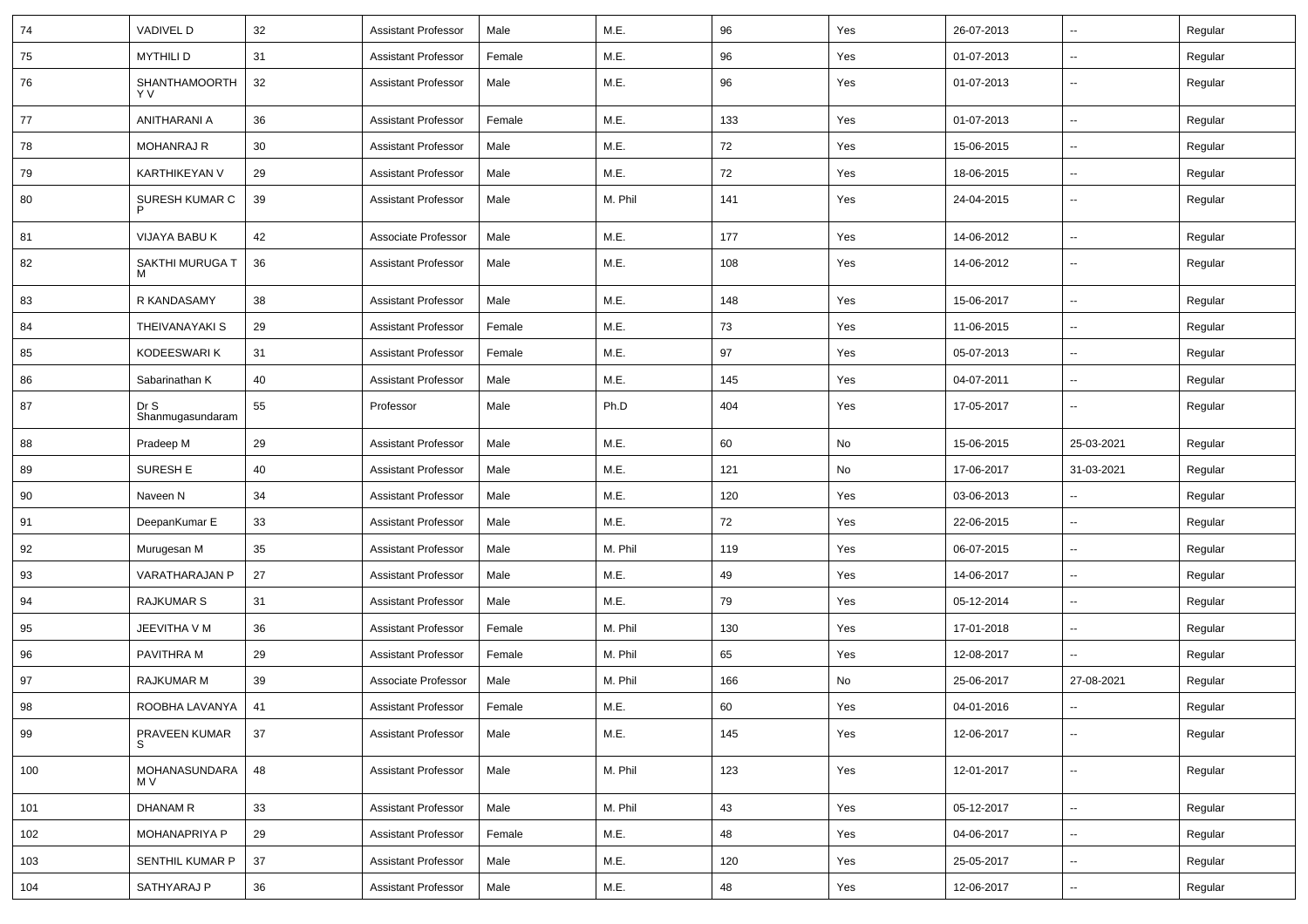| 105 | SUDHA P              | 41 | <b>Assistant Professor</b> | Female | M. Phil | 224 | Yes | 21-07-2014 | $\overline{\phantom{a}}$ | Regular |
|-----|----------------------|----|----------------------------|--------|---------|-----|-----|------------|--------------------------|---------|
| 106 | <b>KAVITHA S</b>     | 44 | <b>Assistant Professor</b> | Female | M. Phil | 213 | Yes | 12-07-2017 | $\overline{\phantom{a}}$ | Regular |
| 107 | KARUNAKARAN P        | 47 | Professor                  | Male   | Ph.D    | 277 | Yes | 12-06-2017 | $\overline{\phantom{a}}$ | Regular |
| 108 | SANJAY M             | 26 | <b>Assistant Professor</b> | Male   | M.E.    | 49  | Yes | 30-06-2017 | --                       | Regular |
| 109 | ARULSHANKARAN<br>D   | 27 | <b>Assistant Professor</b> | Male   | M.E.    | 48  | Yes | 12-06-2017 | ⊷.                       | Regular |
| 110 | <b>VANATHIM</b>      | 28 | <b>Assistant Professor</b> | Female | M.E.    | 61  | Yes | 04-01-2016 | Ξ.                       | Regular |
| 111 | SARANYA K            | 28 | <b>Assistant Professor</b> | Female | M.E.    | 49  | Yes | 12-06-2017 | Щ,                       | Regular |
| 112 | RAJARAJAN R          | 33 | <b>Assistant Professor</b> | Male   | M.E.    | 121 | No  | 22-06-2011 | 31-08-2021               | Regular |
| 113 | <b>TAMILARASI M</b>  | 32 | Assistant Professor        | Female | M.E.    | 96  | Yes | 15-06-2015 | $\sim$                   | Regular |
| 114 | TAMILARASAN A        | 27 | Assistant Professor        | Male   | M.E.    | 36  | Yes | 26-06-2018 | $\sim$                   | Regular |
| 115 | SELLESHWARI S        | 28 | <b>Assistant Professor</b> | Female | M. Phil | 37  | Yes | 16-08-2018 | $\overline{\phantom{a}}$ | Regular |
| 116 | SANGAVI K            | 27 | <b>Assistant Professor</b> | Female | M. Phil | 35  | No  | 22-08-2018 | 31-05-2021               | Regular |
| 117 | ANNABAGYAM G         | 52 | Associate Professor        | Female | Ph.D    | 87  | Yes | 07-07-2018 | $\overline{\phantom{a}}$ | Regular |
| 118 | MAHALINGAM C         | 42 | <b>Assistant Professor</b> | Male   | M. Phil | 24  | Yes | 08-07-2019 | $\sim$                   | Regular |
| 119 | SUBHA K              | 34 | <b>Assistant Professor</b> | Female | M.E.    | 75  | No  | 04-06-2018 | 30-06-2021               | Regular |
| 120 | UTHAYA PRIYA K       | 35 | <b>Assistant Professor</b> | Female | M. Phil | 35  | No  | 22-08-2018 | 31-05-2021               | Regular |
| 121 | PRANYA K             | 30 | <b>Assistant Professor</b> | Female | M. Phil | 38  | No  | 12-07-2017 | 30-06-2021               | Regular |
| 122 | RAJAGOPAL M G        | 32 | <b>Assistant Professor</b> | Male   | M.E.    | 66  | Yes | 25-06-2019 |                          | Regular |
| 123 | MUTHUMARI T          | 28 | <b>Assistant Professor</b> | Female | M.E.    | 36  | No  | 24-06-2019 | 30-11-2021               | Regular |
| 124 | ANANDHAKUMAR<br>S    | 36 | <b>Assistant Professor</b> | Male   | M.E.    | 79  | Yes | 24-06-2019 | н.                       | Regular |
| 125 | ABDULRAHMAN A        | 29 | <b>Assistant Professor</b> | Male   | M.E.    | 65  | Yes | 13-04-2015 | $\sim$                   | Regular |
| 126 | <b>KARTHICK M</b>    | 29 | Assistant Professor        | Male   | M.E.    | 19  | Yes | 03-01-2020 | н.                       | Regular |
| 127 | MALARKANNAN G        | 31 | <b>Assistant Professor</b> | Male   | M.E.    | 19  | Yes | 03-01-2020 | $\sim$                   | Regular |
| 128 | KANIMOZHI M          | 25 | <b>Assistant Professor</b> | Female | M.E.    | 19  | Yes | 03-01-2020 | $\overline{\phantom{a}}$ | Regular |
| 129 | <b>BHUVANESH R</b>   | 35 | <b>Assistant Professor</b> | Male   | M.E.    | 19  | No  | 03-01-2020 | 14-05-2021               | Regular |
| 130 | DINESHKUMAR M        | 28 | Assistant Professor        | Male   | M.E.    | 44  | Yes | 24-06-2019 |                          | Regular |
| 131 | <b>KAMALAM R</b>     | 56 | Associate Professor        | Female | Ph.D    | 213 | Yes | 19-08-2019 | $\sim$                   | Regular |
| 132 | PADMAPRIYA A N       | 35 | <b>Assistant Professor</b> | Female | M. Phil | 17  | Yes | 19-03-2020 | $\sim$                   | Regular |
| 133 | CHILAMBARASAN        | 35 | <b>Assistant Professor</b> | Male   | M. Phil | 16  | Yes | 06-03-2020 | $\sim$                   | Regular |
| 134 | <b>KARTHIKEYAN R</b> | 30 | <b>Assistant Professor</b> | Male   | M. Phil | 23  | Yes | 25-07-2019 | н.                       | Regular |
| 135 | SUGAPRIYA G          | 29 | <b>Assistant Professor</b> | Female | M. Phil | 29  | Yes | 09-08-2019 | н.                       | Regular |
| 136 | <b>GANAPATHY S</b>   | 26 | <b>Assistant Professor</b> | Female | M.E.    | 19  | Yes | 03-01-2020 | н.                       | Regular |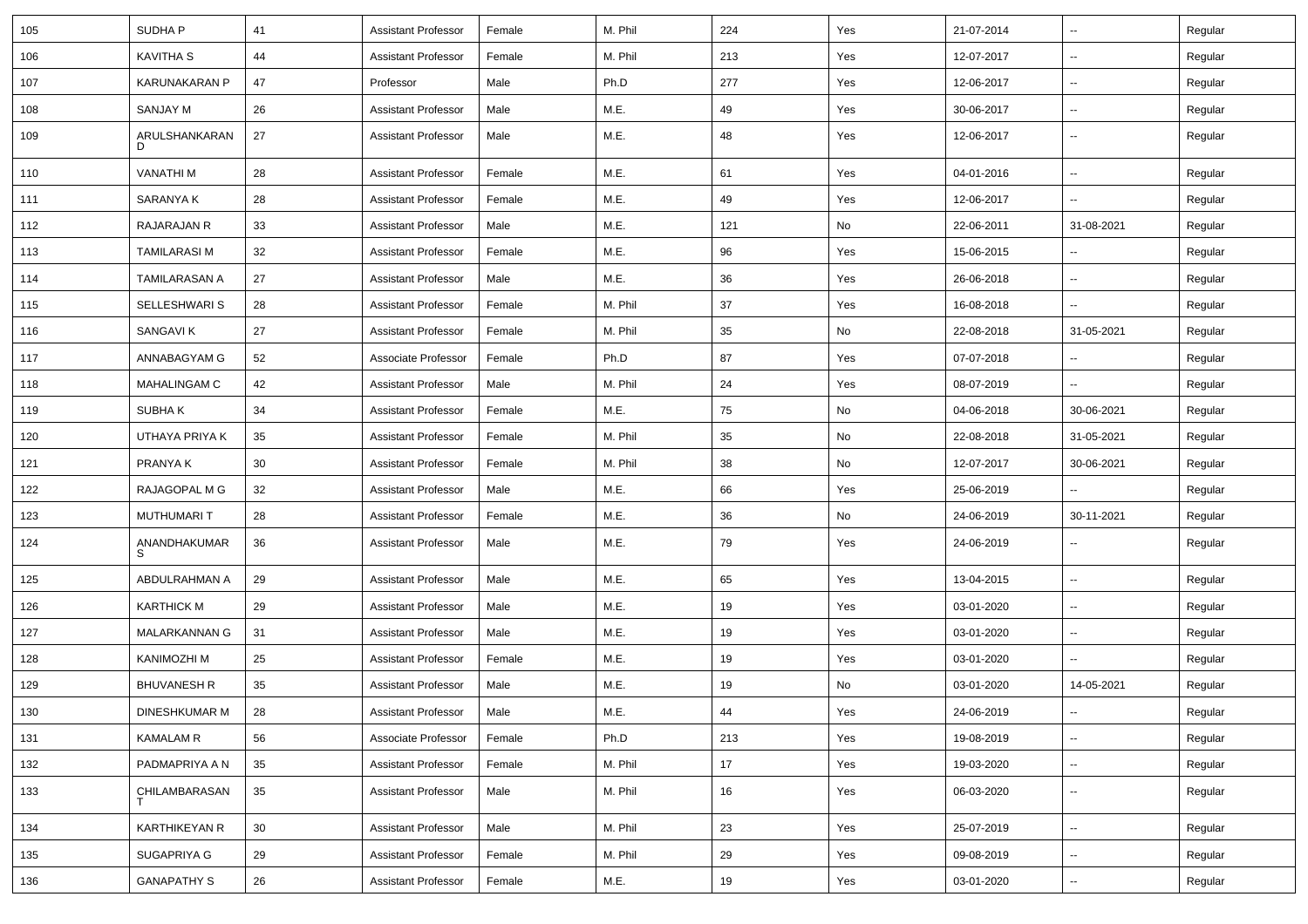| 137 | <b>JEROMEIGNATIUS</b>  | 32 | <b>Assistant Professor</b> | Male   | M.E.    | 19             | Yes           | 03-01-2020 | $\overline{\phantom{a}}$ | Regular |
|-----|------------------------|----|----------------------------|--------|---------|----------------|---------------|------------|--------------------------|---------|
| 138 | <b>JEGADESANK</b>      | 30 | <b>Assistant Professor</b> | Male   | M.E.    | 19             | Yes           | 06-01-2020 | $\sim$                   | Regular |
| 139 | NANDHA KUMAR M         | 29 | <b>Assistant Professor</b> | Male   | M.E.    | 22             | Yes           | 14-08-2019 | --                       | Regular |
| 140 | <b>KAMALRAJ K</b>      | 32 | <b>Assistant Professor</b> | Male   | M.E.    | 18             | Yes           | 20-01-2020 | $\sim$                   | Regular |
| 141 | <b>KERUTHIKA P</b>     | 33 | <b>Assistant Professor</b> | Female | M.E.    | $\overline{7}$ | No            | 04-01-2021 | 25-05-2021               | Regular |
| 142 | <b>RESHMA DAS M</b>    | 28 | <b>Assistant Professor</b> | Female | M.E.    | 18             | Yes           | 20-01-2020 |                          | Regular |
| 143 | SIVAKUMAR A            | 53 | <b>Assistant Professor</b> | Male   | M.E.    | 202            | Yes           | 27-01-2020 | $\sim$                   | Regular |
| 144 | <b>GOWTHAM A V</b>     | 28 | <b>Assistant Professor</b> | Male   | M.E.    | 65             | Yes           | 06-01-2020 | $\sim$                   | Regular |
| 145 | <b>KARVENDHAN S</b>    | 30 | <b>Assistant Professor</b> | Male   | M.E.    | 48             | Yes           | 26-06-2019 | ۰.                       | Regular |
| 146 | THILAGAVATHI T J       | 42 | <b>Assistant Professor</b> | Female | M. Phil | 109            | Yes           | 22-06-2012 | Ξ.                       | Regular |
| 147 | PRIYA G                | 35 | <b>Assistant Professor</b> | Female | M. Phil | 24             | No            | 26-07-2019 | 30-06-2021               | Regular |
| 148 | <b>KANNADASS R</b>     | 36 | <b>Assistant Professor</b> | Male   | M. Phil | 19             | Yes           | 27-01-2020 |                          | Regular |
| 149 | <b>BHARATHIV</b>       | 42 | <b>Assistant Professor</b> | Male   | M. Phil | 157            | Yes           | 29-07-2019 | $\ddot{\phantom{a}}$     | Regular |
| 150 | <b>VENKATESAN G</b>    | 40 | <b>Assistant Professor</b> | Male   | M.E.    | 147            | No            | 13-08-2019 | 25-04-2021               | Regular |
| 151 | <b>KIRUTHIKA S</b>     | 28 | <b>Assistant Professor</b> | Female | M.E.    | 57             | Yes           | 24-06-2019 | $\overline{\phantom{a}}$ | Regular |
| 152 | DINESH KUMAR P         | 28 | <b>Assistant Professor</b> | Male   | M.E.    | 19             | Yes           | 06-01-2020 |                          | Regular |
| 153 | SHANMUGA RAJA<br>B     | 34 | <b>Assistant Professor</b> | Male   | M.E.    | 101            | Yes           | 06-01-2020 | $\overline{\phantom{a}}$ | Regular |
| 154 | ANNAL SHEEBA<br>RANI E | 43 | <b>Assistant Professor</b> | Female | M.E.    | 220            | Yes           | 13-08-2019 | $\overline{\phantom{a}}$ | Regular |
| 155 | <b>VADIVEL M</b>       | 41 | <b>Assistant Professor</b> | Male   | M.E.    | 204            | Yes           | 24-06-2019 | $\overline{\phantom{a}}$ | Regular |
| 156 | <b>JAYAPOORANI S</b>   | 41 | Professor                  | Female | Ph.D    | 211            | Yes           | 13-08-2018 | --                       | Regular |
| 157 | ARUNPRASATH R          | 33 | <b>Assistant Professor</b> | Male   | M.E.    | 86             | Yes           | 07-02-2019 | $\overline{\phantom{a}}$ | Regular |
| 158 | RAMYA M                | 30 | <b>Assistant Professor</b> | Female | M.E.    | 46             | Yes           | 25-06-2019 | $\sim$                   | Regular |
| 159 | ARUNODHAYA S           | 26 | <b>Assistant Professor</b> | Female | M.E.    | 25             | No            | 24-06-2019 | 23-11-2020               | Regular |
| 160 | PRIYA <sub>S</sub>     | 33 | <b>Assistant Professor</b> | Female | M.E.    | 118            | Yes           | 24-06-2019 | $\overline{\phantom{a}}$ | Regular |
| 161 | SHALINI E              | 31 | <b>Assistant Professor</b> | Female | M.E.    | 17             | Yes           | 11-02-2020 |                          | Regular |
| 162 | RAMYA R                | 29 | <b>Assistant Professor</b> | Female | M.E.    | 25             | Yes           | 21-01-2020 | Ξ.                       | Regular |
| 163 | MUBARRAALI L           | 37 | <b>Assistant Professor</b> | Male   | M.E.    | 157            | Yes           | 25-06-2019 | Ξ.                       | Regular |
| 164 | SATHEESHKUMAR          | 36 | <b>Assistant Professor</b> | Male   | M.E.    | 90             | Yes           | 24-06-2019 | $\sim$                   | Regular |
| 165 | PRABATH A              | 30 | <b>Assistant Professor</b> | Male   | M.E.    | 19             | $\mathsf{No}$ | 03-01-2020 | 30-06-2021               | Regular |
| 166 | <b>GOWTHAM P P</b>     | 26 | <b>Assistant Professor</b> | Male   | M.E.    | 34             | No            | 24-06-2019 | 25-08-2021               | Regular |
| 167 | SAMBATH KUMAR<br>M     | 37 | <b>Assistant Professor</b> | Male   | M.E.    | 112            | Yes           | 13-08-2019 |                          | Regular |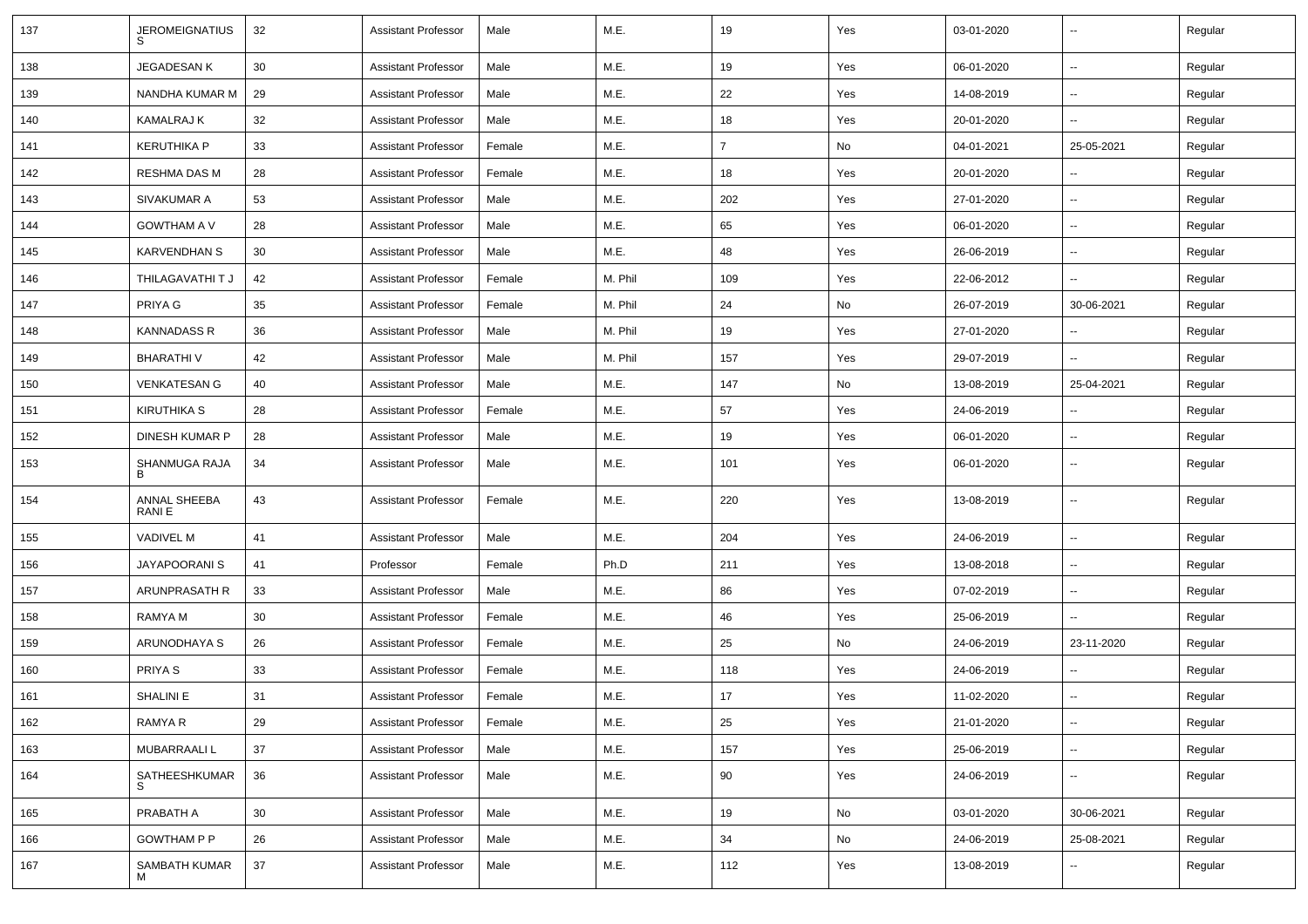| 168 | <b>UDHAYAKUMAR V</b>        | 28 | <b>Assistant Professor</b> | Male   | M.E.    | 18  | Yes | 26-12-2019 | $\overline{\phantom{a}}$ | Regular |
|-----|-----------------------------|----|----------------------------|--------|---------|-----|-----|------------|--------------------------|---------|
| 169 | MOHANASUNDARA<br>MТ         | 31 | <b>Assistant Professor</b> | Male   | M.E.    | 18  | Yes | 03-01-2020 | $\overline{\phantom{a}}$ | Regular |
| 170 | PRITHVIRAJ N                | 29 | <b>Assistant Professor</b> | Male   | M.E.    | 93  | Yes | 09-12-2019 | н.                       | Regular |
| 171 | PRASANNA<br><b>KUMAR V</b>  | 33 | <b>Assistant Professor</b> | Male   | M.E.    | 30  | Yes | 03-01-2019 | $\overline{\phantom{a}}$ | Regular |
| 172 | SREETHAR S                  | 43 | Professor                  | Male   | Ph.D    | 191 | Yes | 26-06-2019 | Щ,                       | Regular |
| 173 | ANDAMUTHU T P               | 46 | Professor                  | Male   | Ph.D    | 279 | Yes | 05-09-2019 | --                       | Regular |
| 174 | PRIYADHARSHINI<br>P         | 39 | <b>Assistant Professor</b> | Female | M.E.    | 29  | Yes | 10-02-2020 | --                       | Regular |
| 175 | <b>ARULMOZHI R</b>          | 39 | <b>Assistant Professor</b> | Female | M.E.    | 17  | Yes | 10-02-2020 | $\overline{\phantom{a}}$ | Regular |
| 176 | RAJKUMAR V                  | 29 | <b>Assistant Professor</b> | Male   | M.E.    | 17  | Yes | 10-02-2020 | $\sim$                   | Regular |
| 177 | <b>KRISHNAMOORTH</b><br>Y M | 30 | <b>Assistant Professor</b> | Male   | M.E.    | 18  | Yes | 10-02-2020 | н.                       | Regular |
| 178 | KAMALANATHAN R              | 38 | <b>Assistant Professor</b> | Male   | M.E.    | 16  | Yes | 10-02-2020 | Щ,                       | Regular |
| 179 | SRINIVASAN P A              | 31 | <b>Assistant Professor</b> | Male   | M.E.    | 22  | Yes | 29-07-2019 | н.                       | Regular |
| 180 | RANGANATHAN P<br>К          | 25 | <b>Assistant Professor</b> | Male   | M.E.    | 23  | Yes | 26-06-2019 | ⊷.                       | Regular |
| 181 | <b>KAVIN M</b>              | 30 | <b>Assistant Professor</b> | Male   | M.E.    | 84  | No  | 09-12-2019 | 30-06-2021               | Regular |
| 182 | <b>HIMAYA R</b>             | 25 | <b>Assistant Professor</b> | Female | M.Tech  | 25  | No  | 01-07-2019 | 14-03-2021               | Regular |
| 183 | RAMMIYA U S                 | 26 | <b>Assistant Professor</b> | Female | M.Tech  | 27  | Yes | 28-01-2019 |                          | Regular |
| 184 | DINESH KUMAR K              | 29 | <b>Assistant Professor</b> | Male   | M.Tech  | 17  | No  | 10-02-2020 | 25-06-2021               | Regular |
| 185 | JOTHI BABU R                | 29 | <b>Assistant Professor</b> | Male   | M.Tech  | 18  | No  | 10-02-2020 | 31-05-2021               | Regular |
| 186 | <b>RAMESH V</b>             | 30 | <b>Assistant Professor</b> | Male   | M.Tech  | 18  | Yes | 10-02-2020 | н.                       | Regular |
| 187 | <b>GANESH G</b>             | 44 | Associate Professor        | Female | Ph.D    | 185 | Yes | 04-09-2019 |                          | Regular |
| 188 | SRIDHARAN S                 | 37 | <b>Assistant Professor</b> | Male   | Ph.D    | 13  | No  | 08-08-2019 | 30-06-2021               | Regular |
| 189 | LEELAVATHI K                | 36 | <b>Assistant Professor</b> | Female | M. Phil | 91  | Yes | 12-06-2017 |                          | Regular |
| 190 | RAMKUMAR C                  | 36 | <b>Assistant Professor</b> | Male   | M. Phil | 24  | Yes | 25-07-2019 | Ξ.                       | Regular |
| 191 | <b>KANNAN S</b>             | 38 | <b>Assistant Professor</b> | Male   | Ph.D    | 65  | No  | 19-08-2019 | 30-11-2021               | Regular |
| 192 | KARTHIKEYINI C              | 51 | Professor                  | Female | Ph.D    | 272 | Yes | 10-10-2019 | $\sim$                   | Regular |
| 193 | <b>BOMMANNA RAJA</b>        | 51 | Professor                  | Male   | Ph.D    | 297 | Yes | 10-10-2019 | $\sim$                   | Regular |
| 194 | DEEPA S                     | 33 | <b>Assistant Professor</b> | Female | M.E.    | 29  | Yes | 11-02-2019 | $\sim$                   | Regular |
| 195 | AMBIKA D                    | 31 | <b>Assistant Professor</b> | Female | M.E.    | 16  | No  | 11-03-2020 | 31-05-2021               | Regular |
| 196 | <b>BOOBALAN V</b>           | 31 | <b>Assistant Professor</b> | Female | M.E.    | 25  | Yes | 26-06-2019 | $\overline{\phantom{a}}$ | Regular |
| 197 | AARTHY K P                  | 33 | <b>Assistant Professor</b> | Female | M.E.    | 18  | Yes | 04-02-2020 | $\sim$                   | Regular |
| 198 | SUSEELA P                   | 30 | <b>Assistant Professor</b> | Female | M. Phil | 25  | Yes | 03-07-2019 | $\sim$                   | Regular |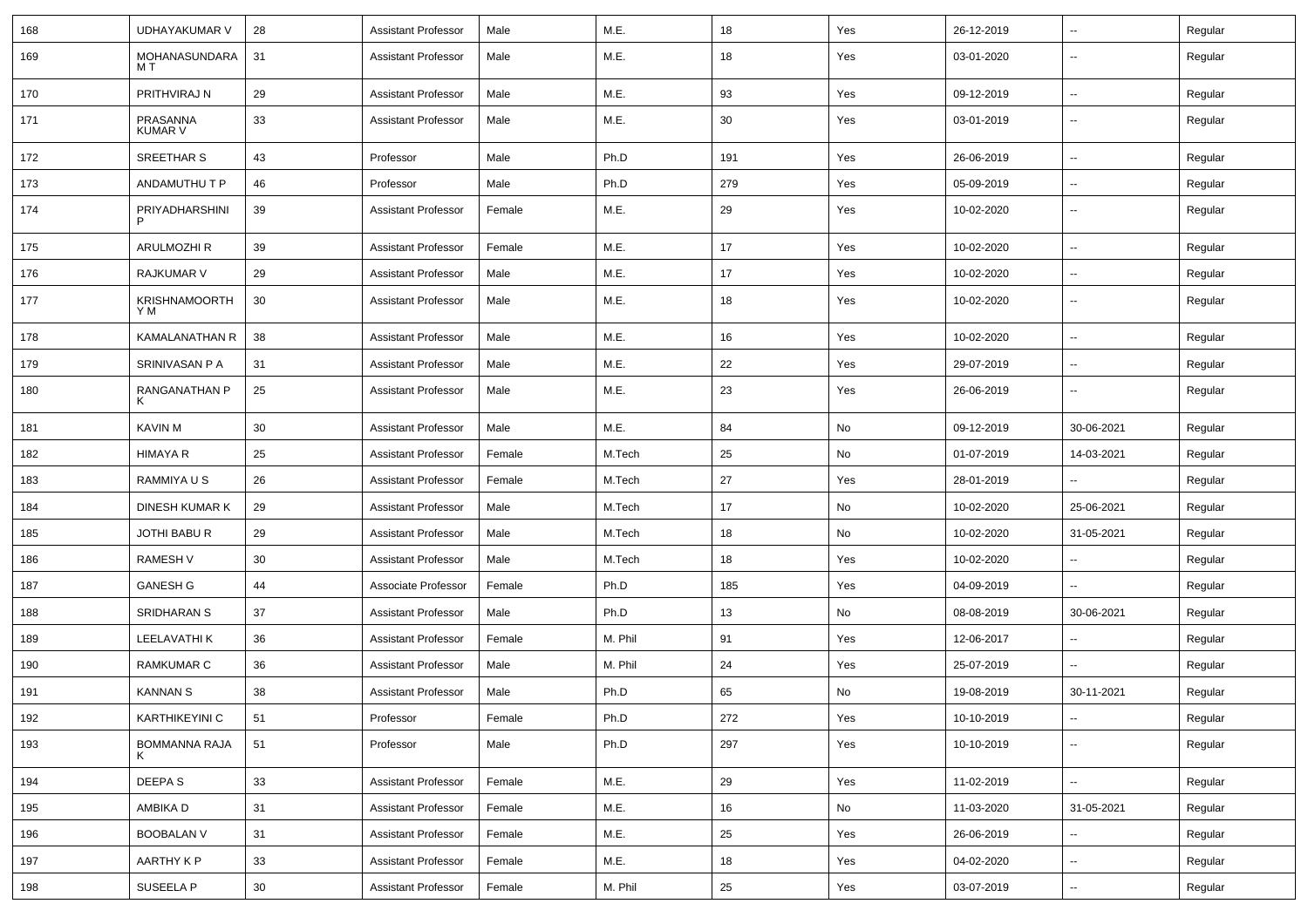| 199 | <b>KOKILAVANI P</b>             | 26 | <b>Assistant Professor</b> | Female | M. Phil           | 24             | Yes | 29-07-2019 | $\overline{\phantom{a}}$ | Regular |
|-----|---------------------------------|----|----------------------------|--------|-------------------|----------------|-----|------------|--------------------------|---------|
| 200 | ARULPRABHA V                    | 34 | <b>Assistant Professor</b> | Female | M. Phil           | 124            | Yes | 19-07-2019 | $\sim$                   | Regular |
| 201 | KALAIYARASI V                   | 27 | <b>Assistant Professor</b> | Female | M. Phil           | 24             | Yes | 03-07-2019 | --                       | Regular |
| 202 | SUGANTHI C                      | 33 | <b>Assistant Professor</b> | Female | M. Phil           | 32             | Yes | 04-09-2019 | $\overline{\phantom{a}}$ | Regular |
| 203 | POOVIZHI P                      | 33 | <b>Assistant Professor</b> | Female | M. Phil           | 24             | Yes | 25-07-2019 | ⊷.                       | Regular |
| 204 | SASIKALA S                      | 34 | <b>Assistant Professor</b> | Female | Ph.D              | 49             | Yes | 13-05-2020 | $\overline{\phantom{a}}$ | Regular |
| 205 | ASHOKKUMAR L                    | 40 | Professor                  | Male   | Ph.D              | 180            | Yes | 13-05-2020 | Ξ.                       | Regular |
| 206 | <b>GNANAVEL B K</b>             | 50 | Professor                  | Male   | Ph.D              | 293            | No  | 24-02-2021 | 17-07-2021               | Regular |
| 207 | NATARAJAN N                     | 53 | Professor                  | Male   | Ph.D              | 279            | Yes | 03-06-2020 | н.                       | Regular |
| 208 | <b>VINOTH R</b>                 | 35 | Associate Professor        | Male   | Ph.D              | 131            | Yes | 01-09-2020 | --                       | Regular |
| 209 | <b>BALAKRISHNAN K</b>           | 32 | <b>Assistant Professor</b> | Male   | Ph.D              | 32             | Yes | 02-01-2021 | $\overline{\phantom{a}}$ | Regular |
| 210 | <b>GEETHA M</b>                 | 29 | <b>Assistant Professor</b> | Female | M.E.              | 17             | Yes | 04-01-2021 | $\overline{\phantom{a}}$ | Regular |
| 211 | MOSES K                         | 33 | <b>Assistant Professor</b> | Male   | M.E.              | 17             | Yes | 04-01-2021 | Ξ.                       | Regular |
| 212 | NAFISA PRAVEEN                  | 27 | <b>Assistant Professor</b> | Female | M.E.              | 17             | Yes | 04-01-2021 | $\sim$                   | Regular |
| 213 | KANNUKKINIYAL M                 | 38 | <b>Assistant Professor</b> | Female | M.E.              | 20             | Yes | 16-03-2021 | $\overline{\phantom{a}}$ | Regular |
| 214 | PRABHUN                         | 38 | Professor                  | Male   | Ph.D              | 170            | Yes | 04-11-2020 | н.                       | Regular |
| 215 | <b>BALACHANDRAMO</b><br>HAN N J | 41 | Professor                  | Male   | Ph.D              | 12             | No  | 26-08-2020 | 30-06-2021               | Regular |
| 216 | VIJAY M                         | 29 | <b>Assistant Professor</b> | Male   | M.Tech            | 18             | Yes | 10-02-2020 | $\overline{\phantom{a}}$ | Regular |
| 217 | SARAVANAN C                     | 34 | <b>Assistant Professor</b> | Male   | M.Tech            | 18             | No  | 10-02-2020 | 25-06-2021               | Regular |
| 218 | KUMARAVEL J                     | 33 | Associate Professor        | Male   | M.E.              | 109            | No  | 05-10-2020 | 30-06-2021               | Regular |
| 219 | SUDHAKAR RAJ D                  | 25 | <b>Assistant Professor</b> | Male   | M.Tech            | 16             | Yes | 23-03-2020 | $\overline{\phantom{a}}$ | Regular |
| 220 | KATHIRVEL L                     | 25 | <b>Assistant Professor</b> | Male   | M.Tech            | 6              | No  | 25-01-2021 | 25-06-2021               | Regular |
| 221 | PREMA S                         | 30 | <b>Assistant Professor</b> | Female | M.E.              | $\overline{7}$ | No  | 04-01-2021 | 31-05-2021               | Regular |
| 222 | RAJAPRAKSAM R                   | 27 | <b>Assistant Professor</b> | Male   | M.Sc(Agriculture) | $\overline{7}$ | No  | 04-01-2021 | 21-05-2021               | Regular |
| 223 | <b>VELLINGIRI V R</b>           | 49 | <b>Assistant Professor</b> | Male   | M.E.              | 129            | Yes | 05-10-2020 |                          | Regular |
| 224 | SHANTHI P                       | 24 | <b>Assistant Professor</b> | Female | M.E.              | 7              | No  | 04-01-2021 | 25-06-2021               | Regular |
| 225 | BALASUBRAMANIA<br>M B           | 50 | Professor                  | Male   | Ph.D              | 153            | Yes | 18-02-2021 | $\sim$                   | Regular |
| 226 | RAJESHWARI R                    | 25 | <b>Assistant Professor</b> | Female | M.E.              | $\overline{7}$ | Yes | 04-01-2021 | н.                       | Regular |
| 227 | MOHAMED<br>AZARUDDIN D          | 31 | <b>Assistant Professor</b> | Male   | M.E.              | 30             | No  | 22-01-2019 | 14-06-2021               | Regular |
| 228 | PRABAVATHI M K                  | 28 | <b>Assistant Professor</b> | Female | M.E.              | 38             | Yes | 07-09-2020 | Ξ.                       | Regular |
| 229 | SONU <sub>R</sub>               | 28 | <b>Assistant Professor</b> | Female | M.E.              | 10             | Yes | 07-09-2020 | $\sim$                   | Regular |
| 230 | DHIVYA S                        | 29 | <b>Assistant Professor</b> | Female | M.E.              | 10             | Yes | 07-09-2020 | $\overline{\phantom{a}}$ | Regular |